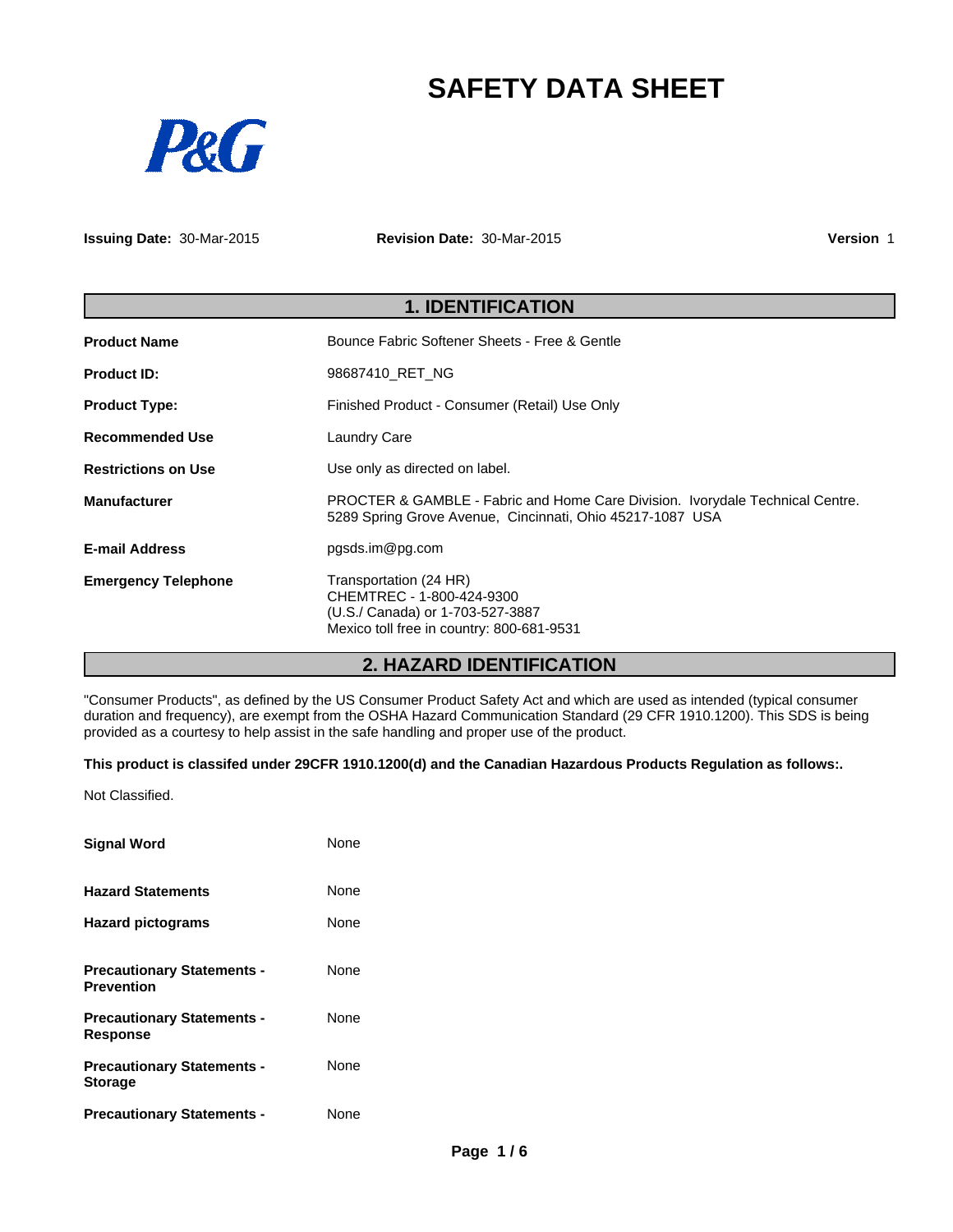**Disposal**

**Hazards not otherwise classified (HNOC)** None

# **3. COMPOSITION/INFORMATION ON INGREDIENTS**

**Ingredients are listed according to 29CFR 1910.1200 Appendix D and the Canadian Hazardous Products Regulation** 

| <b>Chemical Name</b> | Svnonvms | <b>Trade</b><br><b>Secret</b><br><b>POCLEL</b> | <b>CAS-No</b>              | Weight %<br>70 |
|----------------------|----------|------------------------------------------------|----------------------------|----------------|
| Bentonite            |          | .No                                            | $-78-9$<br>$\sim$<br>.30Z- |                |

# **4. FIRST AID MEASURES**

### **First aid measures for different exposure routes**

| Eye contact                                                                          | Rinse with plenty of water. Get medical attention immediately if irritation persists.              |  |  |  |
|--------------------------------------------------------------------------------------|----------------------------------------------------------------------------------------------------|--|--|--|
| <b>Skin contact</b>                                                                  | Rinse with plenty of water. Get medical attention if irritation develops and persists.             |  |  |  |
| <b>Ingestion</b>                                                                     | If ingested, contact a physician immediately. Blockage of the gastrointestinal tract may<br>occur. |  |  |  |
| <b>Inhalation</b>                                                                    | Move to fresh air. If symptoms persist, call a physician.                                          |  |  |  |
| Most important symptoms/effects,<br>acute and delayed                                | None under normal use conditions.                                                                  |  |  |  |
| Indication of immediate medical attention and special treatment needed, if necessary |                                                                                                    |  |  |  |

**Notes to Physician** Treat symptomatically.

# **5. FIRE-FIGHTING MEASURES**

| Suitable extinguishing media                      | Dry chemical, CO <sub>2</sub> , alcohol-resistant foam or water spray.                                                                    |
|---------------------------------------------------|-------------------------------------------------------------------------------------------------------------------------------------------|
| Unsuitable Extinguishing Media                    | None.                                                                                                                                     |
| <b>Special hazard</b>                             | None known.                                                                                                                               |
| Special protective equipment for<br>fire-fighters | As in any fire, wear self-contained breathing apparatus pressure-demand, MSHA/NIOSH<br>(approved or equivalent) and full protective gear. |
| Specific hazards arising from the<br>chemical     | None.                                                                                                                                     |

### **6. ACCIDENTAL RELEASE MEASURES**

### **Personal precautions, protective equipment and emergency procedures**

**Personal precautions** Use personal protective equipment. Do not get in eyes, on skin, or on clothing.

**Advice for emergency responders** Use personal protective equipment as required.

#### **Methods and materials for containment and cleaning up**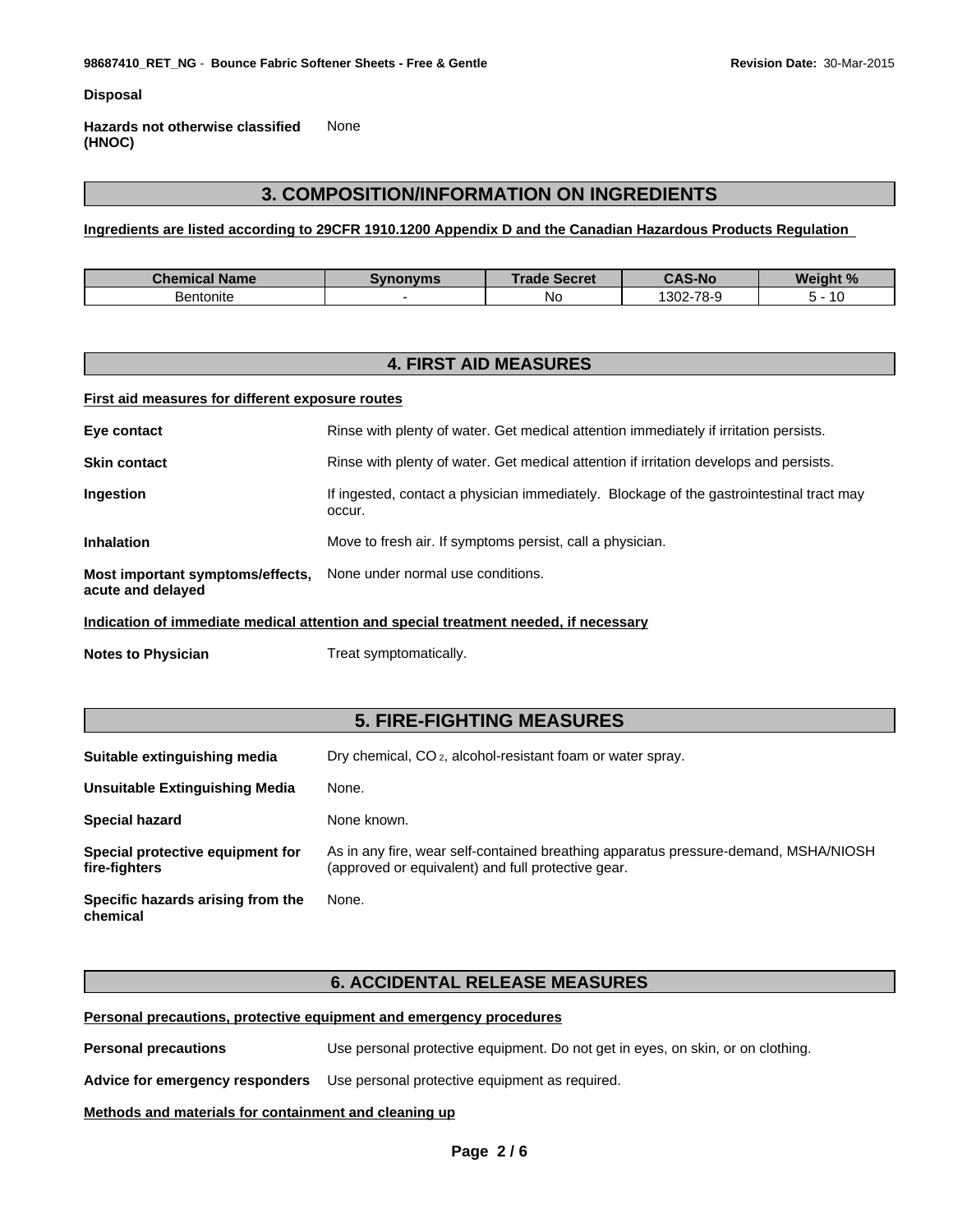| <b>Methods for containment</b>                               | Prevent dust cloud. Prevent further leakage or spillage if safe to do so.                                                                                                          |  |
|--------------------------------------------------------------|------------------------------------------------------------------------------------------------------------------------------------------------------------------------------------|--|
| Methods for cleaning up                                      | Sweep up and shovel into suitable containers for disposal. Dispose of in accordance with<br>local regulations.                                                                     |  |
|                                                              | 7. HANDLING AND STORAGE                                                                                                                                                            |  |
| <b>Precautions for safe handling</b>                         |                                                                                                                                                                                    |  |
| Advice on safe handling                                      | Use personal protective equipment as required. Keep container closed when not in use.<br>Never return spills in original containers for re-use. Keep out of the reach of children. |  |
| Conditions for safe storage, including any incompatibilities |                                                                                                                                                                                    |  |
| <b>Storage Conditions</b>                                    | Keep containers tightly closed in a dry, cool and well-ventilated place.                                                                                                           |  |
| Incompatible products                                        | None known.                                                                                                                                                                        |  |
|                                                              | 8. EXPOSURE CONTROLS/PERSONAL PROTECTION                                                                                                                                           |  |
|                                                              |                                                                                                                                                                                    |  |

### **Control parameters**

### **Exposure Guidelines** .

| <b>Chemical Name</b> | <b>CAS-No</b> | <b>ACGIH TLV</b>              | OSHA PEL | <b>Mexico PEL</b> |
|----------------------|---------------|-------------------------------|----------|-------------------|
| <b>Bentonite</b>     | 1302-78-9     | TWA:<br>respirable<br>. ma/m° |          |                   |
|                      |               | fraction                      |          |                   |

| <b>Chemical Name</b> | <b>CAS-No</b> | <b>Alberta</b> | Quebec | <b>TWAEV</b><br>Ontario   | Columbia<br><b>British</b>                     |
|----------------------|---------------|----------------|--------|---------------------------|------------------------------------------------|
| Bentonite            | 1302-78-9     |                |        | TWA:<br>ma/m <sup>3</sup> | TWA.<br>$10 \text{ ma/m}^3$<br>$\cdot$ $\cdot$ |

No relevant exposure guidelines for other ingredients

### **Exposure controls**

| <b>Engineering Measures</b>          | Distribution, Workplace and Household Settings:<br>Ensure adequate ventilation                                                                                                                              |  |  |
|--------------------------------------|-------------------------------------------------------------------------------------------------------------------------------------------------------------------------------------------------------------|--|--|
|                                      | <b>Product Manufacturing Plant (needed at Product-Producing Plant ONLY):</b><br>Where reasonably practicable this should be achieved by the use of local exhaust<br>ventilation and good general extraction |  |  |
| <b>Personal Protective Equipment</b> |                                                                                                                                                                                                             |  |  |
| <b>Eye Protection</b>                | Distribution, Workplace and Household Settings:<br>No special protective equipment required                                                                                                                 |  |  |
|                                      | Product Manufacturing Plant (needed at Product-Producing Plant ONLY):<br>Use appropriate eye protection                                                                                                     |  |  |
| <b>Hand Protection</b>               | Distribution, Workplace and Household Settings:<br>No special protective equipment required                                                                                                                 |  |  |
|                                      | <b>Product Manufacturing Plant (needed at Product-Producing Plant ONLY):</b><br>Protective gloves                                                                                                           |  |  |
| <b>Skin and Body Protection</b>      | Distribution, Workplace and Household Settings:<br>No special protective equipment required                                                                                                                 |  |  |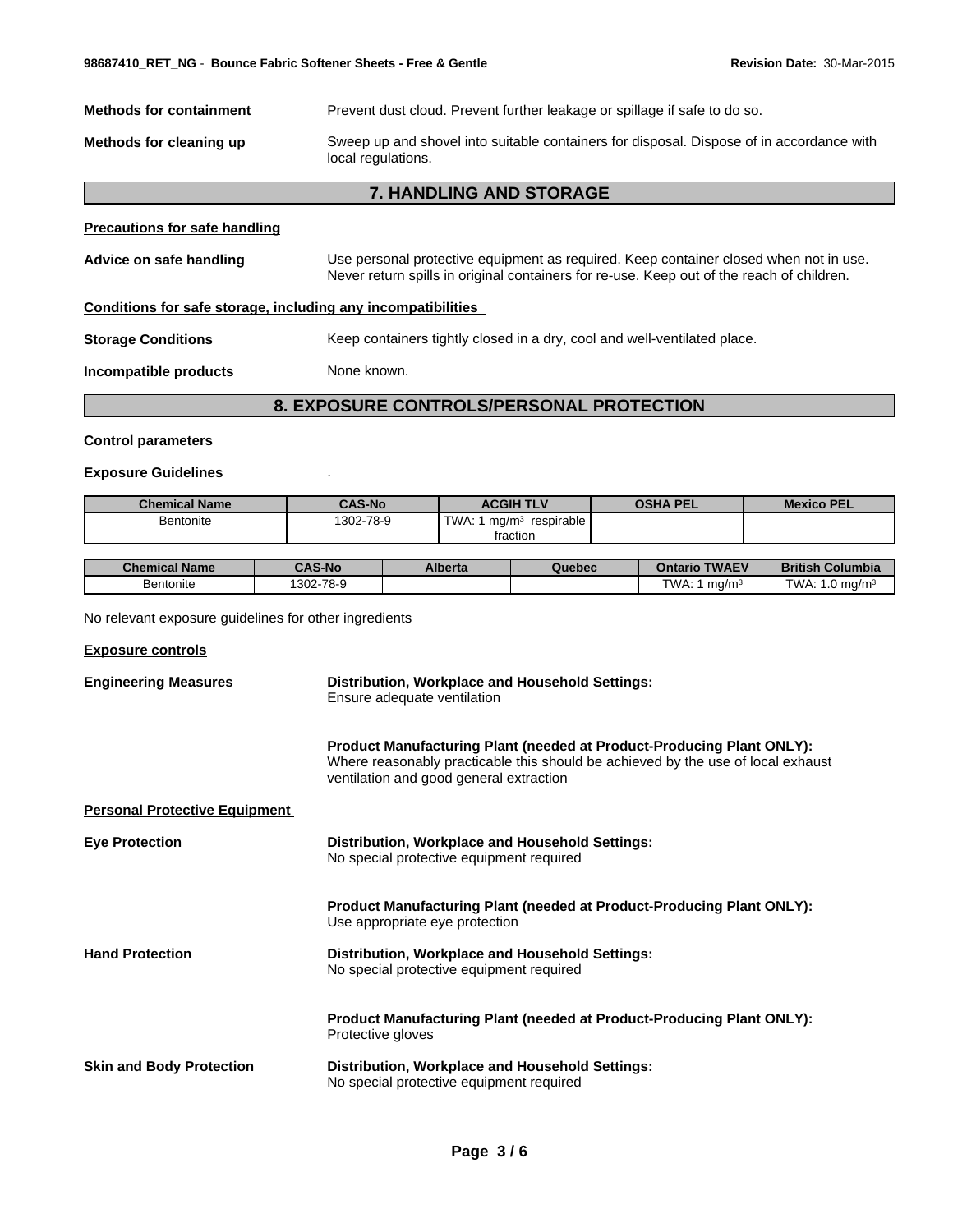**Product Manufacturing Plant (needed at Product-Producing Plant ONLY):** Wear suitable protective clothing **Respiratory Protection Distribution, Workplace and Household Settings:** No special protective equipment required **Product Manufacturing Plant (needed at Product-Producing Plant ONLY):** In case of insufficient ventilation wear suitable respiratory equipment **9. PHYSICAL AND CHEMICAL PROPERTIES Physical State @20°C** solid<br> **Appearance** white

**Appearance** white white white white and white white white white and white white and white white and white and white  $\alpha$  and white  $\alpha$  and white  $\alpha$  and white  $\alpha$  and white  $\alpha$  and white  $\alpha$  and white  $\alpha$  and white **Odor** None None **Odor threshold** No information available **Water solubility Flash point** No information available **Solubility in other solvents** No information available No information available **Partition coefficient: n-octanol/water**No information available **pH value Autoignition temperature Evaporation rate** No information available . **Decomposition temperature** No information available No information available . **Viscosity of Product** No information available Not Applicable **Flammability (solid, gas)** Property No information available **Flammability Limits in Air**<br>**Upper flammability limit** No information available **Melting/freezing point Upper flammability limit** No information available<br> **Lower Flammability Limit** No information available No information available **Lower Flammability Limit** Values **Vapor pressure** No information available **Boiling point/boiling range Vapor density** No information available No information available **Relative density** No information available

**VOC Content (%)** Products comply with US state and federal regulations for VOC content in consumer products.

Note

### **10. STABILITY AND REACTIVITY**

| <b>Reactivity</b>          | None under normal use conditions.        |
|----------------------------|------------------------------------------|
| <b>Stability</b>           | Stable under normal conditions.          |
| Hazardous polymerization   | Hazardous polymerization does not occur. |
| <b>Hazardous Reactions</b> | None under normal processing.            |
| <b>Conditions to Avoid</b> | None under normal processing.            |
| <b>Materials to avoid</b>  | None in particular.                      |

**Hazardous Decomposition Products** None under normal use.

### **11. TOXICOLOGICAL INFORMATION**

**Product Information Information on likely routes of exposure**

| <b>Inhalation</b>   | No known effect. |
|---------------------|------------------|
| <b>Skin contact</b> | No known effect. |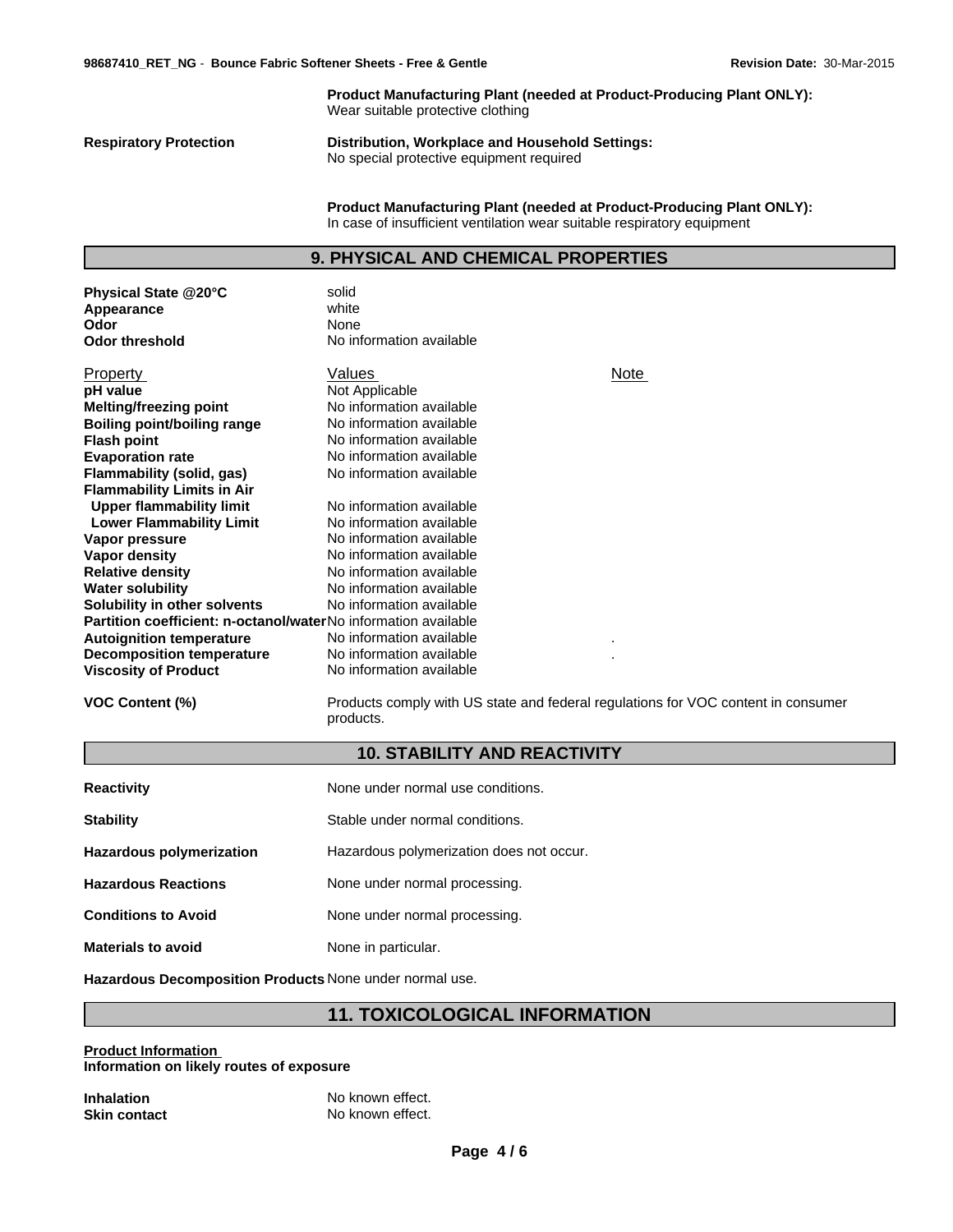| Ingestion   | No known effect. |
|-------------|------------------|
| Eye contact | No known effect. |

### **Delayed and immediate effects as well as chronic effects from short and long-term exposure**

| <b>Acute toxicity</b>             | No known effect. |
|-----------------------------------|------------------|
| <b>Skin corrosion/irritation</b>  | No known effect. |
| Serious eye damage/eye irritation | No known effect. |
| <b>Skin sensitization</b>         | No known effect. |
| <b>Respiratory sensitization</b>  | No known effect. |
| <b>Germ cell mutagenicity</b>     | No known effect. |
| <b>Neurological Effects</b>       | No known effect. |
| <b>Reproductive toxicity</b>      | No known effect. |
| Developmental toxicity            | No known effect. |
| <b>Teratogenicity</b>             | No known effect. |
| <b>STOT - single exposure</b>     | No known effect. |
| <b>STOT - repeated exposure</b>   | No known effect. |
| <b>Target Organ Effects</b>       | No known effect. |
| <b>Aspiration hazard</b>          | No known effect. |
| Carcinogenicity                   | No known effect. |

### **Component Information**

| <b>Chemical Name</b> | <b>`AS-No</b> | LD50 Oral                                                        | DEO<br>Dermal<br>- 230 | <b>Inhalation</b> |
|----------------------|---------------|------------------------------------------------------------------|------------------------|-------------------|
| <b>Bentonite</b>     | 1302-78-9     | <b>EOOO</b><br>$\sim$<br>(rat)<br>., ma/k<br>~'<br><b>DU.UUC</b> |                        |                   |

# **12. ECOLOGICAL INFORMATION**

### **Ecotoxicity**

The product is not expected to be hazardous to the environment.

| Persistence and degradability    | No information available. |
|----------------------------------|---------------------------|
| <b>Bioaccumulative potential</b> | No information available. |
| <b>Mobility</b>                  | No information available. |
| Other adverse effects            | No information available. |

# **13. DISPOSAL CONSIDERATIONS**

### **Waste treatment**

| Waste from Residues / Unused<br><b>Products</b>                 | Disposal should be in accordance with applicable regional, national and local laws and<br>regulations. |
|-----------------------------------------------------------------|--------------------------------------------------------------------------------------------------------|
| <b>Contaminated packaging</b>                                   | Disposal should be in accordance with applicable regional, national and local laws and<br>regulations. |
| California Hazardous Waste Codes 331<br>(non-household setting) |                                                                                                        |

# **14. TRANSPORT INFORMATION**

| <u>DOT</u>  | Not regulated |
|-------------|---------------|
| <b>IMDG</b> | Not regulated |
| <b>IATA</b> | Not regulated |